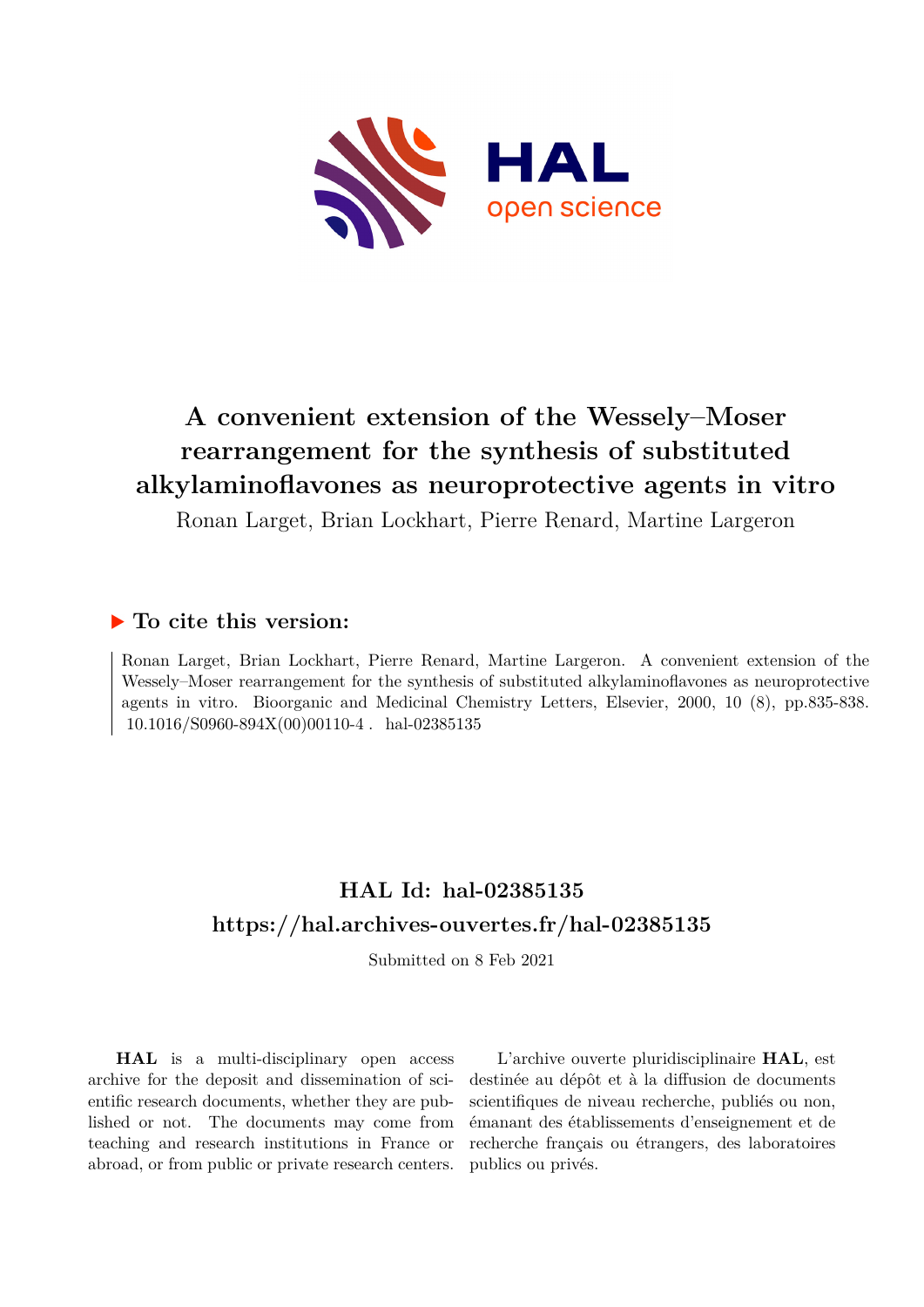## **A CONVENIENT EXTENSION OF THE WESSELY-MOSER REARRANGEMENT FOR THE SYNTHESIS OF SUBSTITUTED ALKYLAMINOFLAVONES AS NEUROPROTECTIVE AGENTS** *IN VITRO***.**

Ronan Larget<sup>a</sup>, Brian Lockhart<sup>b</sup>, Pierre Renard<sup>c</sup> and Martine Largeron<sup>a\*</sup>

*aLaboratoire de Chimie Analytique et Electrochimie, UMR 8638 CNRS-Université René Descartes, Faculté des Sciences Pharmaceutiques et Biologiques, 4, Avenue de l'Observatoire, F-75270 Paris Cedex06 bInstitut de Recherche Servier, 125 chemin de Ronde, 78290 Croissy-sur-Seine, France cADIR, 1 rue Carle Hébert, 92415 Courbevoie Cedex, France.*

**Abstract** : A series of 8-alkylamino-5,7-dihydroxyflavones was prepared from chrysine *via* a seven step sequence. The synthesis of their 6-alkylamino isomers could be subsequently accomplished through a convenient extension of the Wessely-Moser rearrangement. These compounds were found to be efficient neuroprotective agents *in vitro*.

*Keywords* : Antioxidants, Neuroprotective agents, Radical scavengers, Substituent effects.

There is now substantial evidence accumulating to suggest that oxidative stress may play a role in the progression of many neurodegenerative pathologies of the central nervous system, including Parkinson's disease and Alzheimer's disease.<sup>1</sup> Consequently, supplementation with exogenous antioxidants can represent an important therapeutic potential to minimize central nervous system damage. So, there is considerable interest in the discovery and development of efficient antioxidants.

In the course of our search for new neuroprotective agents,  $2,3$  we recently reported the synthesis of novel 8-alkylamino-3-substituted-1,4-benzoxazine derivatives **I** as well as 3-alkylamino-2,4-dihydroxybenzophenones **II** (Figure).4-6



From their capacity to inhibit oxidative stress-mediated neuronal degeneration *in vitro*, these compounds were found to be potent neuroprotective agents with activity close to that of standard  $\alpha$ tocopherol.7,8 From these studies, substituted-1,4-benzoxazines **I** were identified as the most promising compounds for therapeutic potential owing to their very low intrinsic cytotoxicity.8,9 Although 3 alkylaminophenols **II** were found to be at least ten fold more toxic than the series of 1,4-benzoxazines, they

 *\*Fax : 01 43 29 05 92, E-mail : largeron@pharmacie.univ-paris5.fr*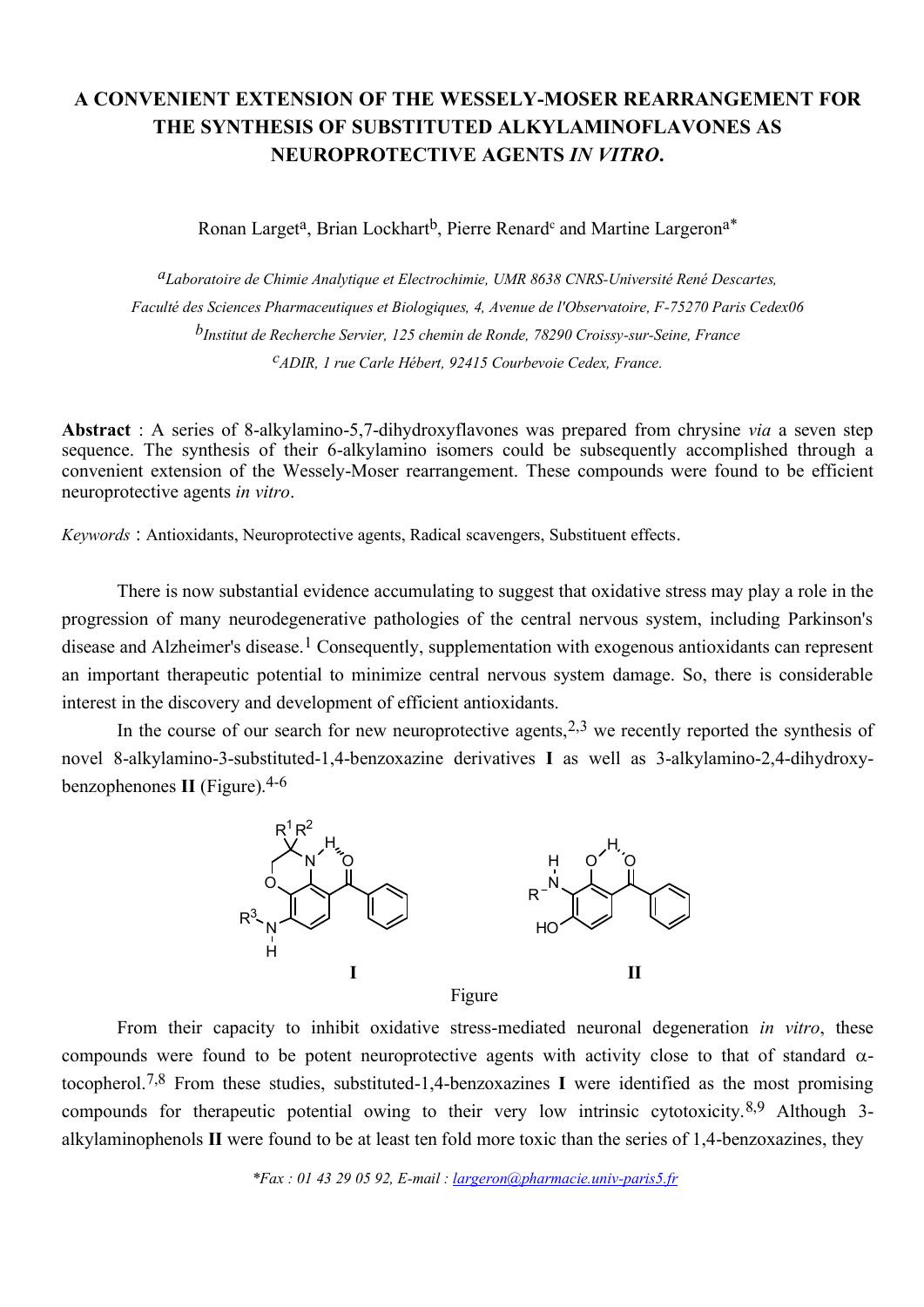remained potent neuroprotective agents.7 So, we envisioned potentially useful structural modifications in order to enhance antioxidant activity. We thought that it would be then possible to determine a concentration range for which antioxidant effects could be achieved without the manifestation of intrinsic toxicity. Toward this goal, we planned to synthesize 6-alkylamino-5,7-dihydroxyflavones **10a-e** (Scheme 1). Flavonoids, in particular polyhydroxyflavones such as quercetin, morin, myricetin and kempferol, are indeed well known to exhibit antioxidant activity.10-12 This raised the question of whether or not 6-alkylaminoflavones **10a-e** in general would be more promising derivatives than their benzophenone analogues **II**.

In this paper, we wish to report the synthesis of 6-alkylamino-5,7-dihydroxyflavones **10a-e** that has been successfully accomplished from their 8-alkylamino isomers through a convenient extension of the Wessely-Moser rearrangement. We also disclose the neuroprotective properties of these compounds as part of our continuing research efforts to find safe and effective neuroprotective agents.

#### **Chemistry**

At the ouset, our synthetic strategy for the preparation of compounds **10a-e** involved the intermediary synthesis of 5,7-dihydroxy-6-nitroflavone, which appeared deceptively simple. This should be further reduced to 6-amino-5,7-dihydroxyflavone, and then alkylated by the appropriate methods leading to the expected compounds **10a-e** (Scheme 1).



Scheme 1

Currently available methods to prepare 5,7-dihydroxy-6-nitroflavone from 2,4,6-trihydroxy-3 nitroacetophenone including Baker-Venkataraman rearrangement, <sup>13</sup> synthesis from chalcones<sup>14</sup> and synthesis *via* an intramolecular Wittig strategy<sup>15</sup> met with total failure. Furthermore, newer methods for directly converting 2,4,6-trihydroxy-3-nitroacetophenone into the required 1,3-diketone intermediate, such as organolithium reagents<sup>16</sup>, or phase-transfer catalysis<sup>17</sup>, proved to be ineffective. At this juncture, an alternative route which involved the functionalization of chrysine **1** was followed for the preparation of 5,7 dihydroxy-6-nitroflavone (scheme 2). Unfortunately, the nitration of chrysine 1 with fuming  $HNO<sub>3</sub>$  in acetic acid gave the desired 5,7-dihydroxy-6-nitroflavone as a minor product (2% yield), while the unwanted 8 nitro isomer **2** was isolated as the main product (70% yield).18 Nevertheless, in view of the relative ease of preparation of 8-alkylamino-5,7-dihydroxyflavones from 8-nitrochrysine **2**, the synthesis of isomers **8a-e** was pursued for two reasons. First, encouraged by the results of Wessely and Moser which previously observed the conversion of 5,7,8-trimethoxyflavone into the 5,6,7-trihydroxy compound on demethylation,19 we thought that 8-alkylaminoflavones **8a-e** possibly could serve as starting materials for the preparation of their 6-isomers **10a-e**. Second, compounds **8a-e** could be interesting to explore the relationship between the position of the alkylamino chain and the neuroprotective activity. Accordingly, 8 alkylaminoflavones **8a-e** were synthesized from 8-nitrochrysine **2** *via* a six step sequence, which involved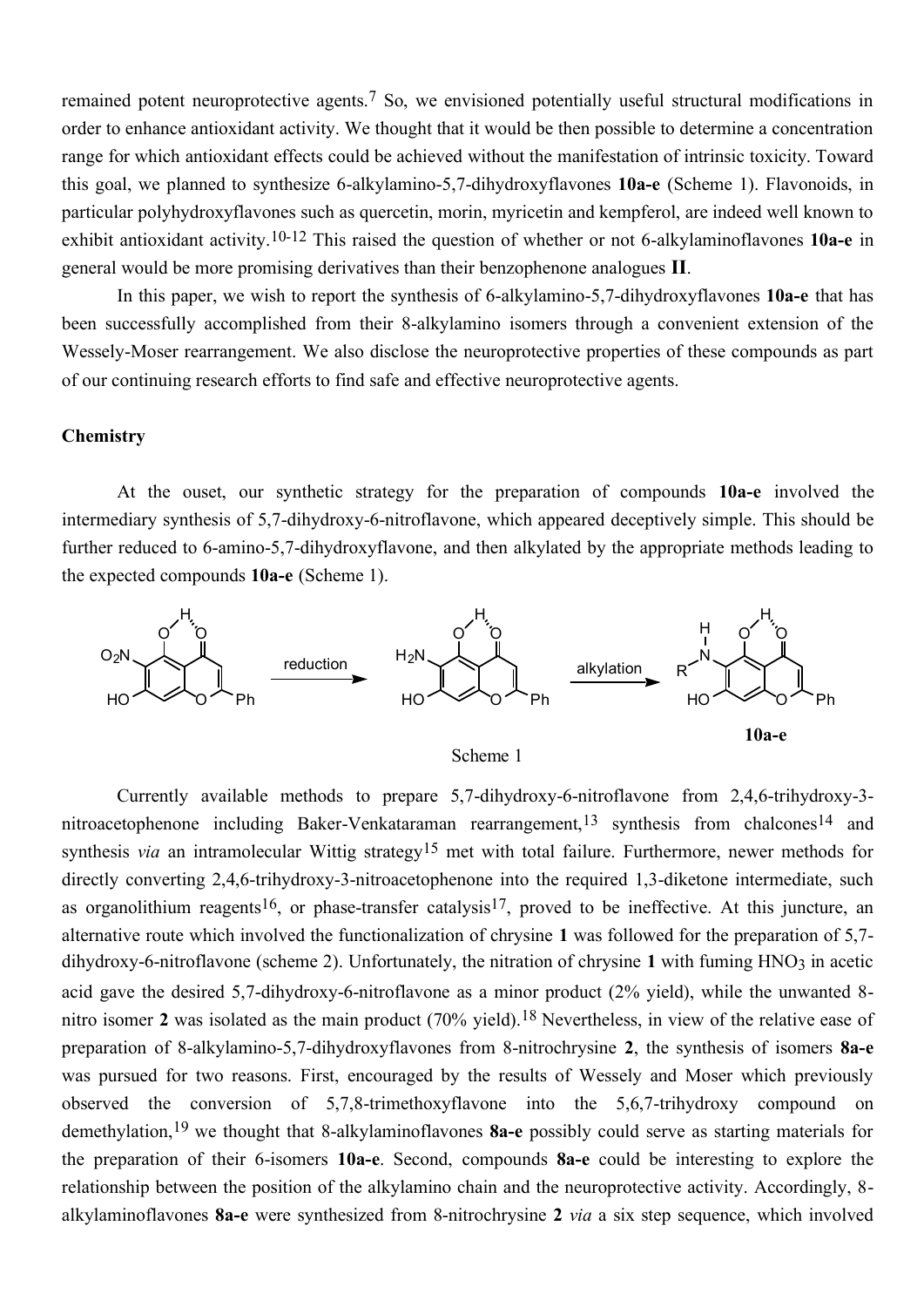protection and deprotection steps as reported in scheme 2. Alkylation of 8-nitrochrysine 2 with Me<sub>2</sub>SO<sub>4</sub> and K2CO3, followed by reduction of the nitro group with stannous choride in ethanol,20 afforded **4** in roughly 60% overall yield. The latter was alkylated, after protection with the 2,4-dinitrobenzenesulfonyl group that could be further cleaved under mild conditions.21 *N*-monosubstituted 2,4-dinitrobenzenesulfonamide **5**, readily prepared in 88% yield from 8-amino-5,7-dimethoxyflavone **4** and 2,4-dinitrobenzenesulfonyl chloride, could be efficiently *N*-alkylated with appropriate primary alkyl halides by the conventional methods, in roughly 85% yield. For the introduction of the isopropyl chain, compound **5** was alkylated under the Mitsunobu conditions,22 leading to compound **6a** in 77% yield. Facile deprotection of *N*,*N*-disubstituted-2,4-dinitrobenzenesulfonamides **6a-e** was achieved by treatment with mercaptoacetic acid and triethylamine in dichloromethane, giving the required compounds **7a-e** (71-94% yields).21 Finally, complete demethylation of compounds 7a-d was successfully performed using 5 equiv. of AlCl<sub>3</sub>, in toluene heated at reflux, to afford compounds **8a-d**, in yields ranging from 68 to 92%. In the specific case of compound **7e**, bearing an allyl chain, demethylation with 5 equiv. of BBr<sub>3</sub> in dichloromethane at room temperature led to compound **8e** in 70% yield.



(a) HNO3 70%, AcOH, 65°C, 1h, 70%; (b) Me2SO4, K2CO3, DMF, room temperature, 3h, 81%; (c) SnCl2.2H2O, EtOH, reflux, 5h, 71%; (d) 2,4-(NO2)2PhSO2Cl, pyridine, CH2Cl2, room temperature, 8h, 88%; (e) RI, K2CO3, DMF, room temperature, 1-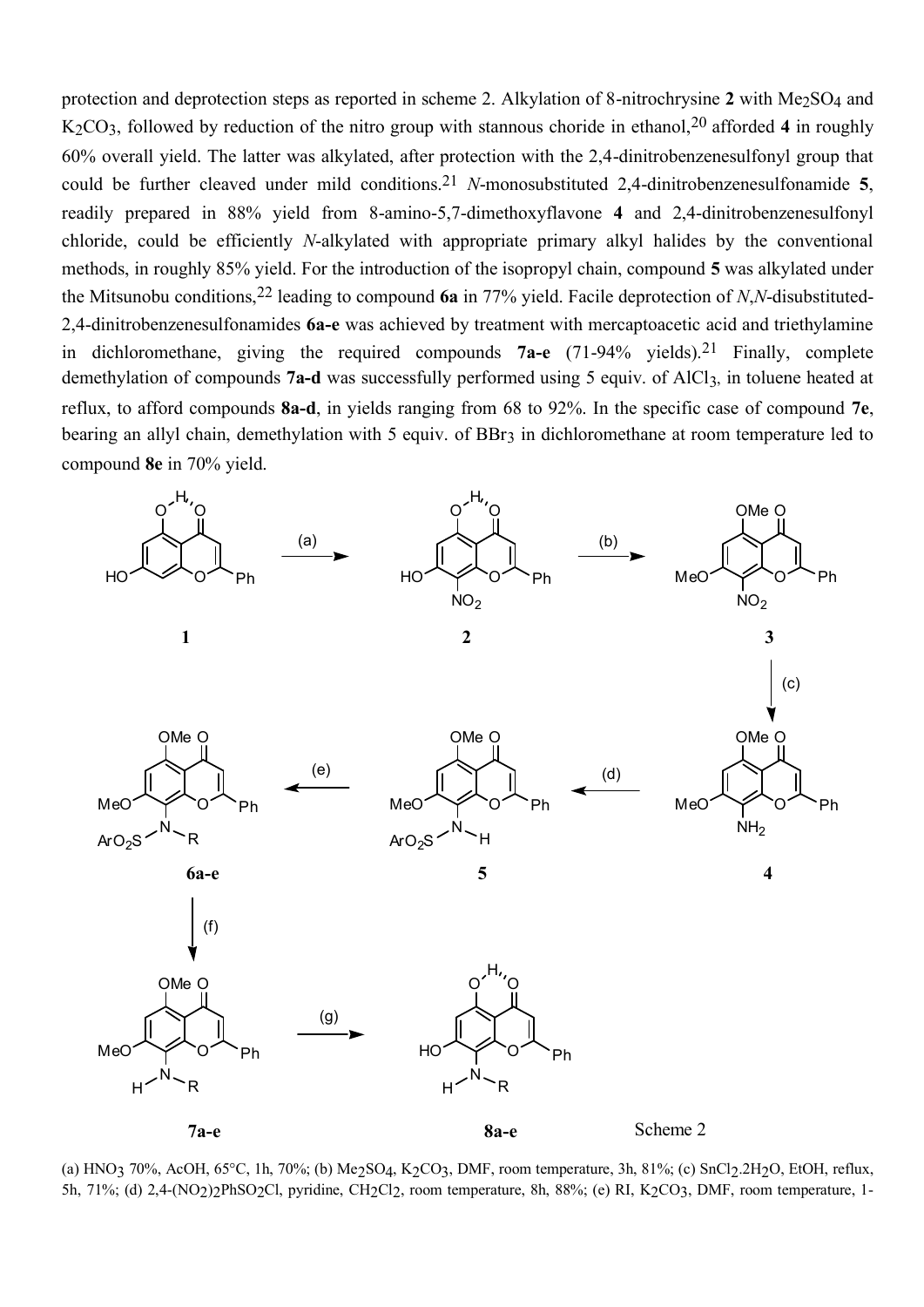16h, 83-87% or Pr<sup>1</sup>OH, DEAD, PPh3, THF, reflux, 3h, 77%; (f) HSCH<sub>2</sub>COOH, Et3N, CH<sub>2</sub>Cl<sub>2</sub>, room temperature, 5-16h, 71-94%; (g) AlCl3, toluene, reflux, 68-92% or BBr3, CH2Cl2, room temperature, 4-5h, 50-70%.

Having established the seven step sequence for the synthesis of 8-alkylamino-5,7-dihydroxyflavones **8a-e**, we next turned our attention to the hypothetical conversion of these compounds to their 6-alkylamino isomers **10a-e**. It has been found for a long time that flavonoids having the 5,7,8-arrangement of methoxy groups suffered isomeric change, on demethylation, yielding a product with the 5,6,7-arrangement. This conversion, known as the Wessely-Moser rearrangement,  $19$  was essentially used for the elucidation of structures of flavonoids and was further extended to chromones, xanthones and derivatives.<sup>23-26</sup> Surprisingly, little attention has been devoted to this rearrangement, as a surrogate of direct synthesis, when the latter was cumbersome and inefficient.<sup>26, 27</sup> Furthermore, use of the Wessely-Moser rearrangement has been restricted in general to compounds bearing hydroxy or methoxy groups.

Initial attempts to perform the Wessely-Moser rearrangement on 8-nitroflavone **3** were to no avail: in no cases, were we able to detect a trace of the expected 6-nitro isomer. So, we decided to investigate the conversion of 8-alkylamino derivatives **7a-e**, by the action of boiling hydrochloric acid. In all cases, the isomeric change took place leading to 6-alkylaminoflavones **9a-e**, in good yields ranging from 60 to 74%. Finally, synthesis of 6-alkylamino isomers **10a-e** could be achieved through demethylation at the 7-position, under the conditions reported above  $28$  (scheme 3).



(h) conc. HCl, reflux, 30-64h, 60-74%.

#### *In vitro* **biological results**

The intrinsic neurotoxicity as well as the neuroprotective activity of 8-alkylaminoflavones **8a-e** and 6-alkylaminoflavones **10a-e** were assessed *in vitro* on murine HT-22 hippocampal cell cultures29 and compared with those of benzophenone analogues **II**. The results are presented in Table.

In order to determine potential pro-oxidant effects and to select a concentration range lacking intrinsic toxicity suitable for studying the neuroprotective activity of the compounds, the intrinsic neurotoxic effects of each compound was evaluated following two different methods. Neurotoxicity was monitored either by quantification of cellular lysis (death), after measurement of the lactate dehydrogenase (LDH) activity released from damaged cells into the culture supernatant, or by reduction of 3-(4,5-dimethylthiazol-2-yl)-2,5-diphenyltetrazolium bromide (MTT reduction assay), that allows an evaluation of the "redox state" of the cells and emphazises oxidative stress. The maximum tolerated concentration (MTC), and the concentration producing 50% toxicity ( $TC_{50}$ ), were estimated for each tested compounds using both MTT and LDH determination.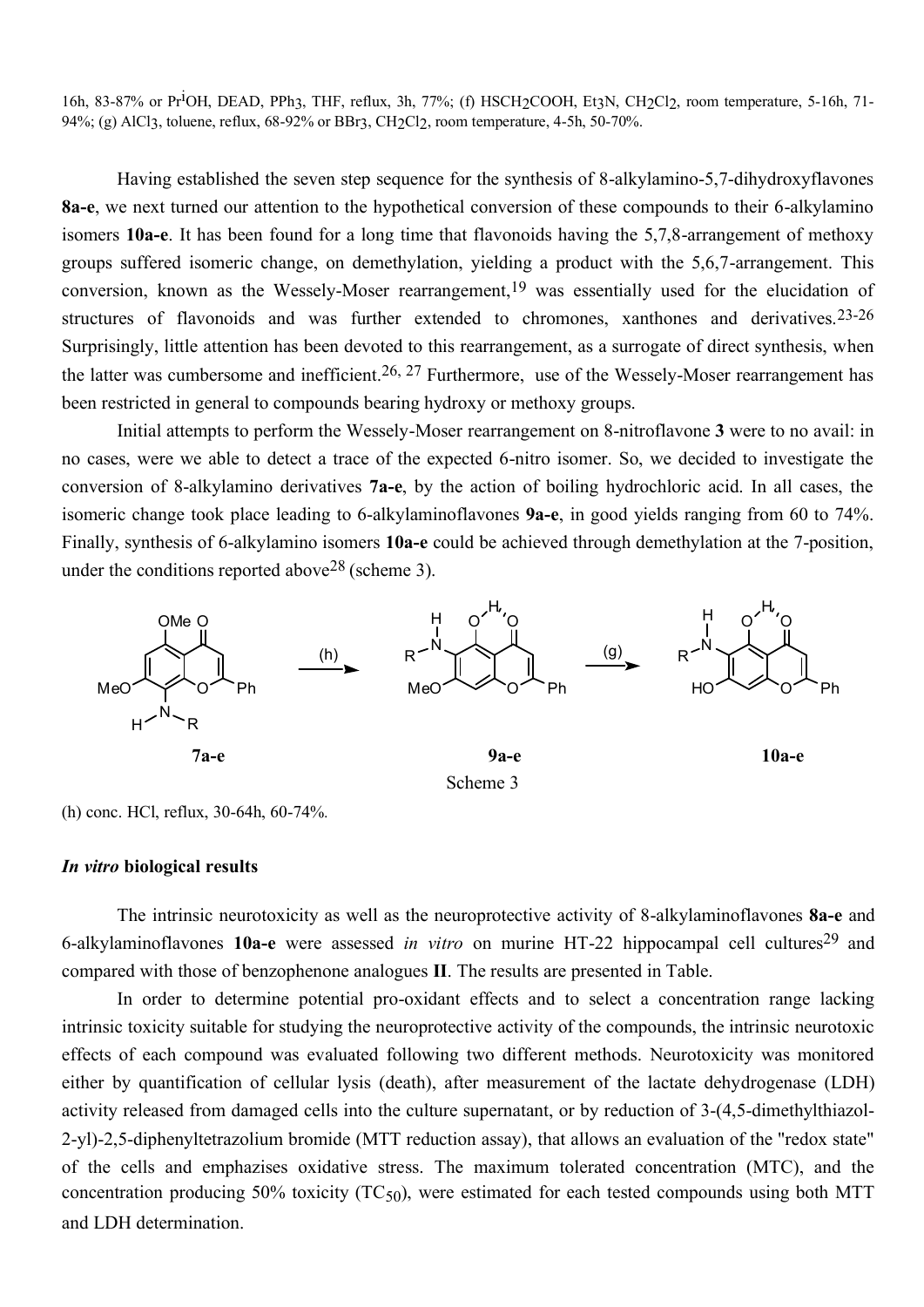Neuroprotective properties of alkylaminoflavone derivatives were estimated through their protective effects against *L*-homocysteic acid (*L*-HCA) cytotoxicity. The latter has been reported to provoke, on immature primary neurons or on certain neuronal cell lines, oxidative-stress-mediated neuronal degeneration that could be attenuated with antioxidants. The concentration leading to 50% protection (PC $_{50}$ ) was estimated for both MTT and LDH determinations.

Taking into account that optimum activity was displayed by alkyl substituents in the benzophenone series **II**, 8 only were evaluated substituted alkylaminoflavones bearing isopropyl, n-propyl, isobutyl, isopentyl and allyl chains. As reported in Table, all tested flavonoids showed significant *in vitro* neuroprotective activity, with PC $_{50}$  (MTT) values between 4.6 and 7.0  $\mu$ M and PC $_{50}$  (LDH) values between 4.2 and 10.0 µM. It could be noted that 6-alkylaminoflavones in general seemed to be slightly more active than their 8-isomers, (for example, compare  $10b$  and  $8b$ ). Nevertheless, in view of the  $PC_{50}$  values, it appeared that 6-alkylaminoflavones **10a-d**, as well as their benzophenone analogues **IIa-d**, gave similar results, (for instance, compare **10a** and **IIa)**. Furthermore, as they did not exhibit a lower toxicity than that showed by their benzophenone analogues **IIa-d,** it could be concluded that alkylaminoflavone derivatives could not be considered as more promising compounds for therapeutic potential.

Table. *In vitro* neuroprotective activity of compounds **8a**-**e** and **10a**-**e**.



| 8a-e            |                 | $10a-e$       |     |                  |             | $\mathbf{I}$               |     |
|-----------------|-----------------|---------------|-----|------------------|-------------|----------------------------|-----|
|                 | $\mathbf R$     | Toxicity      |     |                  |             | Protection vs<br>2mM L-HCA |     |
| Compd           |                 | $MTC (\mu M)$ |     | $TC_{50}(\mu M)$ |             | $PC_{50}$ ( $\mu$ M)       |     |
|                 |                 | <b>MTT</b>    | LDH | <b>MTT</b>       | ${\rm LDH}$ | <b>MTT</b>                 | LDH |
| <b>IIa</b>      | Pr <sup>i</sup> | 25            | 100 | 118              | >250        | 5.5                        | 5.9 |
| IIb             | nPr             | 25            | 100 | $78\,$           | >250        | 5.1                        | 5.1 |
| <b>IId</b>      | Pe <sup>i</sup> | $10\,$        | 50  | $20\,$           | 82          | 4.0                        | 5.5 |
| <b>8b</b>       | nPr             | 5             | 25  | 14               | 28          | 7.0                        | 8.0 |
| <b>8c</b>       | $Bu^{i}$        | 10            | 10  | 12               | 12          | 4.6                        | 4.2 |
| <b>8d</b>       | Pe <sup>i</sup> | 10            | 10  | 12               | 16          | 5.3                        | 5.5 |
| 8e              | $CH2=CHCH2$     | 5             | 10  | 18               | 11          | >5                         | >10 |
| 10a             | Pr <sup>i</sup> | 10            | 100 | 18               | 152         | 5.1                        | 6.6 |
| 10 <sub>b</sub> | nPr             | 5             | 100 | 10               | 176         | 5.2                        | 5.5 |
| <b>10d</b>      | Pe <sup>i</sup> | 5             | 100 | 16               | 116         | 5.2                        | 5.2 |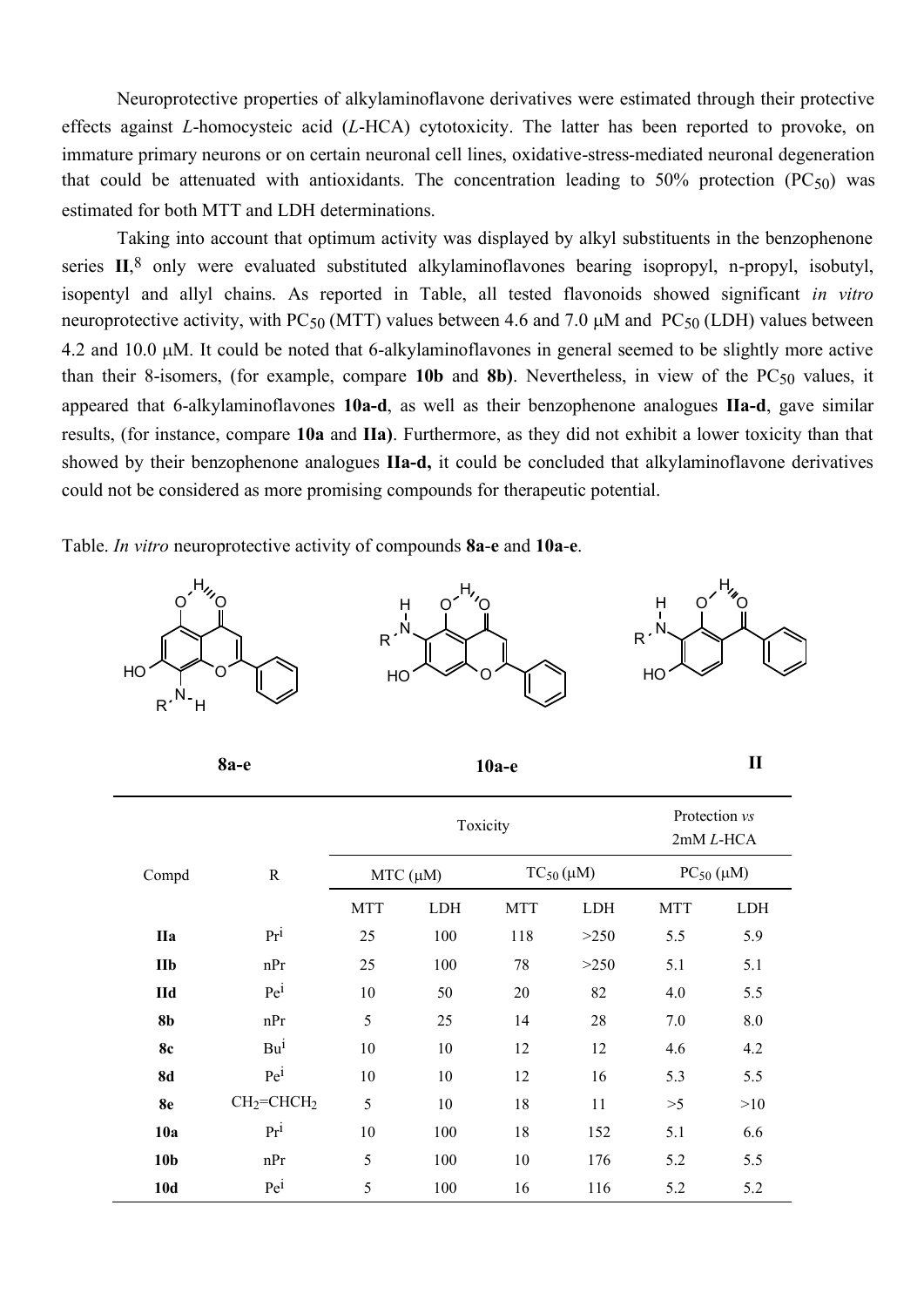Abbreviations : *L*-HCA, *L*-homocysteic acid; MTC, maximum tolerated concentration; TC<sub>50</sub>, concentration producing 50% toxicity; PC<sub>50</sub>, concentration producing 50% protection; Bu<sup>i</sup>, isobutyl; Pe<sup>i</sup>, isopentyl; nPr, npropyl; Pr<sup>i</sup>, isopropyl.

In summary, we have synthesized a series of novel 8-alkylaminoflavone derivatives from chrysine *via*  a seven step sequence. The synthesis of their 6-alkylamino isomers could be then successfully accomplished through a convenient extension of the Wessely-Moser rearrangement. To the best of our knowledge, such a rearrangement had not been as yet reported on alkylaminoflavones. Finally, the results of our biological evaluation revealed that replacement of the benzophenone skeleton by the flavone ring did not markedly affect the neuroprotective activity *in vitro*.

**Acknowledgment** : We would like to thank Professor M.-B. Fleury, in whose laboratory this work was carried out, for his help and encouragement.

#### **References and Notes**

- 1. Halliwell, B.; Gutteridge, J.M.C. In *Free Radicals in Biology and Medicine,* Third Edition, Oxford University Press, **1999**, pp. 246-350.
- 2. Fleury, M.-B.; Maurette, J.-M.; Largeron, M. PCT Int. Appl. WO 95 18114/**1995** (*Chem. Abstr.* **1995**, *123*, 340 160x).
- 3. Largeron, M.; Dupuy, H.; Fleury, M.-B. *Tetrahedron,* **1995**, *51*, 4953-4968.
- 4. Largeron, M.; Fleury, M.-B. *Tetrahedron Lett*. **1998**, *39*, 8999-9002.
- 5. Largeron, M.; Neudorffer, A.; Fleury, M.-B. *Tetrahedron Lett*. **1998**, *39*, 5035-5038.
- 6. Largeron, M.; Neudorffer, A.; Fleury, M.-B. *J. Chem. Soc. Perkin Trans 2*, **1998**, 2721-2727.
- 7. Larget, R.; Lockhart, B.; Pfeiffer, B.; Fleury, M.-B.; Largeron, M. *Bioorg*. *Med. Chem. Lett.* **1999**, *9*, 2929-2934.
- 8. Largeron, M.; Lockhart, B.; Pfeiffer, B.; Fleury, M.-B. *J. Med. Chem. ,***1999**, *42*, 5043-5052.
- 9. Fleury, M.-B.; Largeron, M.; Lestage, P.; Lockhart, B. ADIR and Cie Fr. Patent Appl. 9806809 May 29, **1998**; PCT/FR 99/01254, May 28, **1999**.
- 10. Bors, W.; Saran, M. *Free Rad. Res. Comm.* **1987**, *2,* 289-294.
- 11. Cotelle, N.; Bernier, J.-L.; Catteau, J.-P.; Pommery, J.; Wallet, J.-C.; Gaydou, E.-M. *Free Rad. Biol. Med*. **1996**, *20*, 35-43.
- 12. Gao, D.; Tawa, R.; Masaki, H.; Okano, Y.; Sakurai, H. *Chem. Pharm. Bull.* **1998***, 46,* 1383-1387.
- 13. Baker, W. *J. Chem. Soc*., **1933**, 1381-1389.
- 14. Iinuma, M.; Tanaka, T., Mizuno, M. *Chem. Pharm. Bull.* **1987**, *35*, 660-667.
- 15. Le Floc'h, Y.; Lefeuvre, M. *Tetrahedron Lett.* **1986**, *27*, 2751-2752.
- 16. Cushman, M.; Nagarathnam, D. *Tetrahedron Lett.* **1990**, *31*, 6497-6500.
- 17. Saxena, S.; Makrandi, J.K.; Grover, S.K. *Synthesis,* **1985**, 697-699.
- 18. Cushman, M.; Zhu, H.; Geahlen, R.L.; Kraker, A.J. *J*. *Med. Chem*. **1994**, *37,* 3353-3362.
- 19. Wessely, F.; Moser, G.H. *Monatsh. Chem.* **1930**, *56*, 97-105.
- 20. Bellamy, F.D.; Ou, K. *Tetrahedron Lett.* **1984**, 25, 839-842.
- 21. Fukuyama, T.; Cheung, M.; Jow, C.K.; Hidai, Y.; Kan, T. *Tetrahedron Lett.* **1997**, *38*, 5831-5834.
- 22. Mitsunobu, O. *Synthesis,* **1981**, 1-28.
- 23. Mukerjee, S.K.; Seshadri, T.R. *Chem. Ind.* **1955,** 271-275 and references cited therein.
- 24. Donnelly, D.M. ; Philbin, E.M.; Wheeler, T.S. *J. Chem. Soc.* **1956**, 4409-4411.
- 25. Philbin, E.M.; Swirski, J.; Wheeler, T.S. *J. Chem. Soc.* **1956**, 4455-4458.
- 26. Seshadri, T.R. *Tetrahedron,* **1959**, *6*, 169-200 and references cited therein.
- 27. Shaw, S.C.; Azad, R.; Mandal, S.P.; Gandri, R.S. *J. Indian Chem. Soc.* **1988**, *65*, 107-109.
- 28. *5,7-dihydroxy-2-phenyl-8-propylamino-4H-1-benzopyran-4-one 8b*: 1H NMR (300 MHz, DMSO  $D_6$ ):  $\delta$  0.90 (t, 3H, Me, nPr, J = 6 Hz), 1.45 (sextet, 2H, CH<sub>2</sub>, nPr, J = 6 Hz), 3.14 (t, 2H,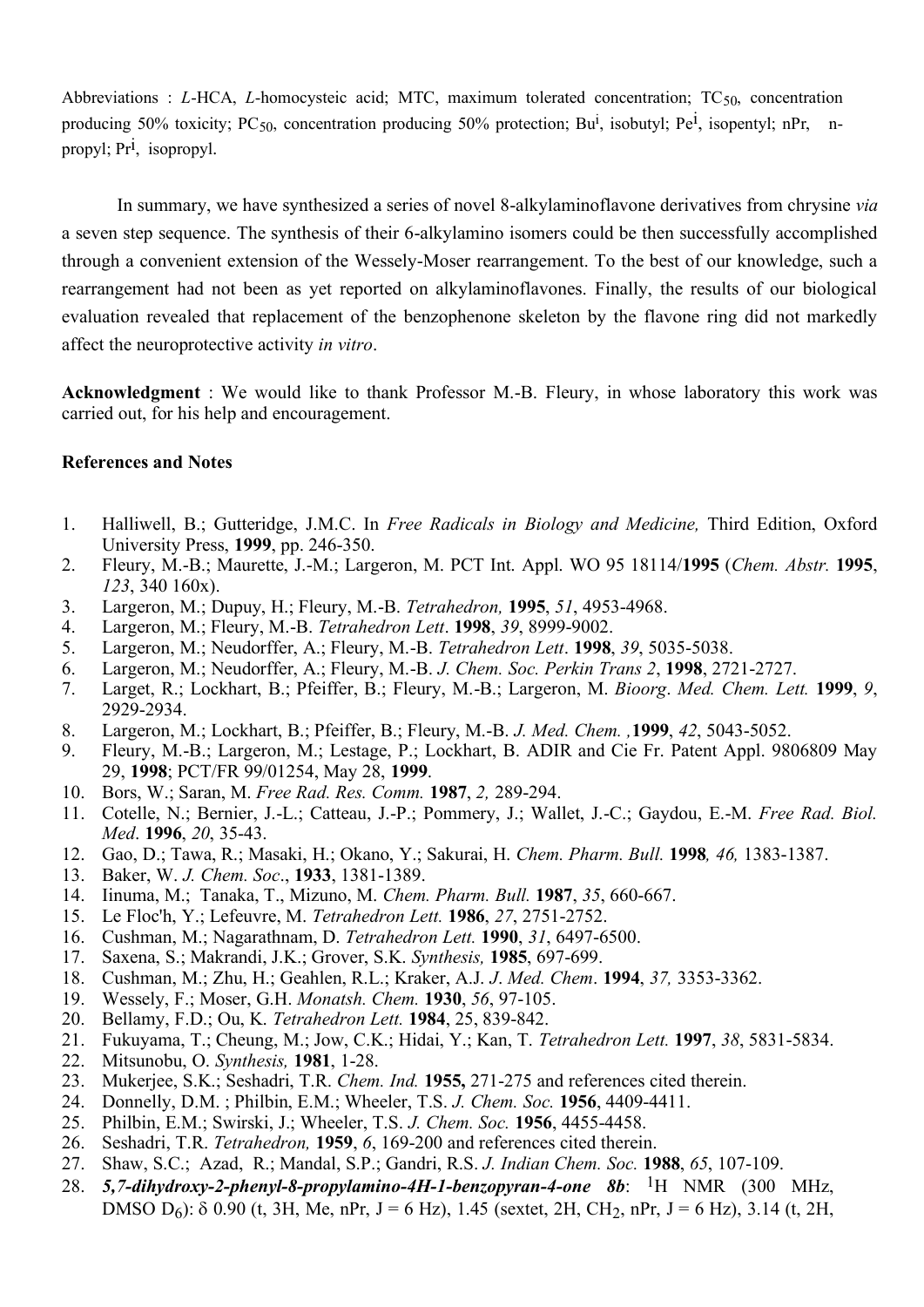N-CH2, nPr, J = 6 Hz), 6.33 (s, 1H, 6-H), 6.96 (s, 1H, 3-H), 7.60 (m, 3H, H *meta* and H *para*, Ph), 8.10 (m, 2H, H *ortho*, Ph), 12.50 (s , 1H, 5-OH); MS (DCI) : m/z = 312 (MH+).

*5,7-dihydroxy-2-phenyl-6-propylamino-4H-1-benzopyran-4-one 10b*: 1H NMR (300 MHz, DMSO  $D_6$ ):  $\delta$  0.87 (t, 3H, Me, J = 7 Hz), 1.43 (sextet, 2H, CH<sub>2</sub>, J = 7 Hz), 3.20 (t, 2H, N-CH<sub>2</sub>, J = 7 Hz), 6.62 (s, 1H, 8-H), 6.97 (s, 1H, 3-H), 7.56 (m, 3H, H *meta* and H *para*, Ph), 8.03 (m, 2H, H *ortho*, Ph), 12.50 (s , 1H, 5-OH); MS (DCI) : m/z = 312 (MH+).

29. *In vitro* biological assays are extensively detailed in references 7 and 8.